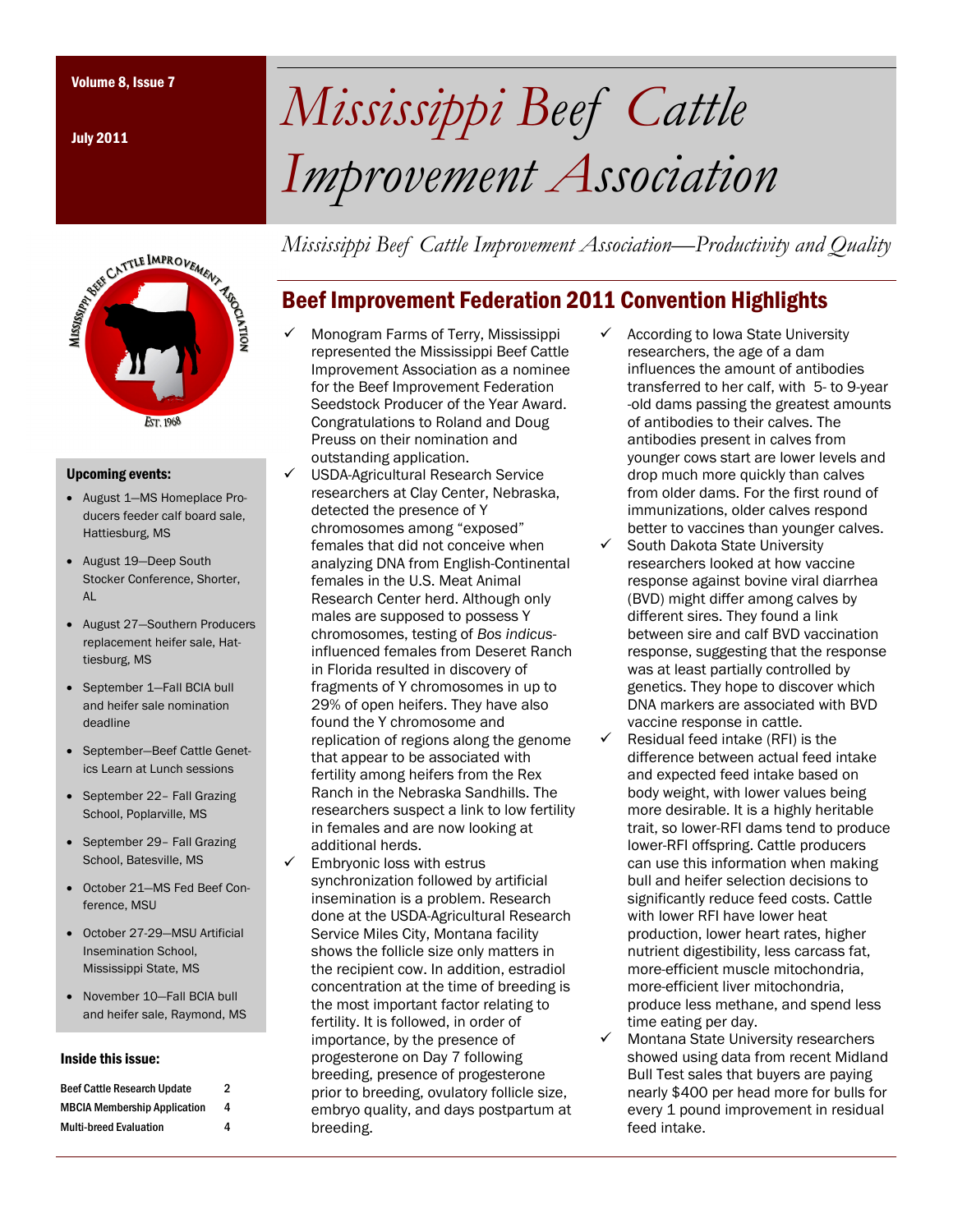

Capturing maximum preconditioning premiums requires use of appropriate marketing strategies

# Beef Cattle Research Update

## Preconditioning beef calves prior to sale by cow-calf producers

Preconditioning is designed to reduce incidence of bovine respiratory disease by increasing the immunity of the calf in preparation for the stress of weaning and shipping as calves move from their birth location through the stocker and feedlot phases of the beef production cycle. Results summarized from various studies indicate buyers paid more for preconditioned relative to nonpreconditioned calves (premium values ranged from \$1.43 to \$6.15/100 pounds for studies that assessed statistical significance of values); however, premiums paid for preconditioned calves do not necessarily result in increased net profit for cow-calf producers (net profit values ranged from −\$89.92 to \$53.71/calf). To realize the greatest monetary benefit from preconditioning, cow-calf producers should develop a reputation for integrity and market calves through special preconditioning sales. *Source: Thrift and Thrift. 2011. Prof. Anim. Sci. 27:73-82.* 

#### Effect of feeding frequency on feedlot steer performance

Two-hundred seventy crossbred yearling steers with an average initial body weight of 700 pounds were used to determine the effect of feeding frequency on feedlot performance and carcass characteristics. Steers were stratified by body weight and randomly assigned to pens. Pens were then randomly assigned to 1 of 3 treatment groups: once-daily feeding (1X), twice-daily feeding (2X), or 3-times-a-day feeding (3X). Steers were fed a standard high-concentrate steam-flaked-corn based finishing ration for 170 days. Steers were housed in pens measuring 20 × 60 feet. Feed was delivered to steers in fence-line (12 feet in length) concrete bunks (1 foot per steer). Pen served as the experimental unit, and cattle were slaughtered at a constant days on feed. Average daily gain was similar for steers fed 1X or 2X per day; however, average daily gain and average daily feed intake were greater in steers fed 3X when compared with steers fed 1X or 2X. Feed efficiency was similar for all 3 treatment groups. Steers fed 3X had a greater hot

carcass weight than did steers fed 1X or 2X. No differences were detected between the treatment groups for USDA quality grade or yield grade. These data indicate similar performance between feeding 1 or 2 times per day. However, feeding 3 times a day increased average daily gain, average daily feed intake, and hot carcass weight. *Source: Schutz et al. 2011. Prof. Anim. Sci. 27:14-18.* 

#### Economic effects of bovine respiratory disease on feedlot cattle during backgrounding and finishing phases

Bovine respiratory disease (BRD) can cause significant economic losses for cattle producers. This research assessed the economic effects of BRD in backgrounding and finishing phases. Three-hundred thirtyseven crossbred heifers with expected high risk of BRD were assembled at a Kentucky order buyer facility and delivered to Stillwater, Oklahoma, in September 2007. The heifers were monitored daily for signs of BRD during a 63-day backgrounding phase. After backgrounding, one-hundred ninetythree heifers were allocated to finishing pens according to number of BRD treatments received: never treated (0X), treated once (1X), treated twice (2X), treated 3 times (3X), and chronically ill (CX). Net returns decreased in the backgrounding phase and the combined backgrounding and finishing phases as number of BRD treatments increased. On average, the 0X, 1X, 2X, and 3X groups had \$111.12, \$92.51, \$59.98, and \$20.62, respectively, greater net returns than CX during backgrounding. When combining backgrounding and finishing phases, the 3X and CX groups lost \$72.01 and \$143.20 more than the 0X group. *Source: Brooks et al. 2011. Prof. Anim. Sci. 27:195-203.* 

### *Use of soybean hulls with or without corn by -product protein sources in feedlot backgrounding diets*

Grain and oilseed by-products are potential feedstuff alternatives to grains and oilseed meal in feedlot diets. Two hundred newly weaned Angus steer calves with an average initial body weight of 591 pounds were used to evaluate the replacement of dry-rolled

*"…Soybean hulls with or without corn co-products (corn gluten feed or dried distillers grains) can substitute for dry rolled corn and soybean meal in backgrounding diets."*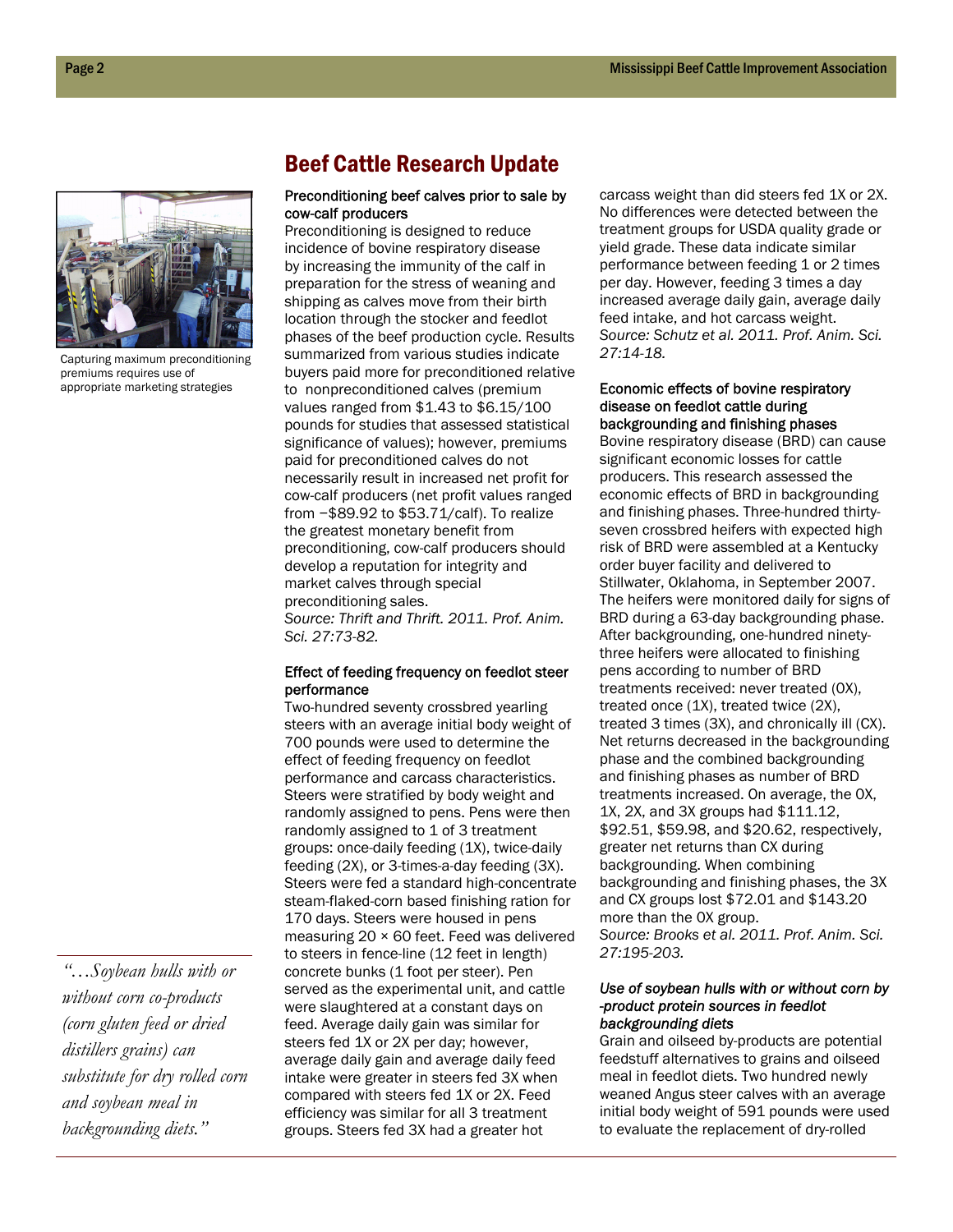# Research Update (Cont.)

corn (starch-based energy) with soybean hulls (fiber-based energy; SBH), and soybean meal (SBM) with corn by-products on feedlot backgrounding performance. Steers received oat silage-based diets containing dry rolled corn plus SBM (C-SBM), SBH plus SBM (H-SBM), SBH plus dried corn gluten feed (H-DCGF), or SBH plus dried distillers grains with solubles (H-DDGS) for 52 days Compared with C-SBM, H -SBM steers had greater dry matter intake during the initial 28 days and overall but no differences in average daily gain or gain to feed ratio. No differences were detected for dry matter intake, average daily gain, or gain to feed ratio when comparing H-SBM steers with steers receiving corn-origin protein (average of H-DCGF and H-DDGS). The H-SBM steers had greater urea nitrogen concentrations on days 28 and 52 compared with steers on corn-origin protein diets, indicating potentially greater protein degradability. Compared with H-DCGF steers, H-DDGS steers had greater average daily gain during the initial 28 days but were similar overall. The H-DCGF steers had greater concentrations of glucose and nonesterified fatty acids on day 28 compared with H-DDGS steers but were otherwise not different. Based on performance and blood metabolites, SBH with or without corn by-products can be a substitute for dry rolled corn and SBM in feedlot backgrounding diets. *Source: Mueller and Boggs. 2011. Prof. Anim. Sci. 27:228-234.* 

### Comparison of long-term progestin-based protocols to synchronize estrus before fixedtime artificial insemination in beef heifers

Two experiments were conducted to compare pregnancy rates resulting from fixed-time AI after administration of 1 of 2 long-term controlled internal drug release (CIDR)-based protocols. Heifers were assigned to treatment by age, body weight, and pubertal status. The CIDR Selecttreated heifers received a CIDR (1.38 grams of progesterone) from day 0 to 14, followed by 100 µg of GnRH, intramuscularly (i.m.) 9 days after CIDR removal (day 23) and PGF2α (25 mg, i.m.) 7 days after GnRH treatment (day 30). Heifers assigned to the Show-Me-Synch protocol received a CIDR

from day 0 to 14, followed by PGF2α 16 days later (day 30). Artificial insemination was performed at 72 or 66 hours after PGF2α treatment for the CIDR Select- and Show-Me-Synch-treated heifers, respectively, and each heifer was given GnRH (100 µg, i.m.) at the time of AI. The diameter of dominant follicles on day 23 at PGF2 $\alpha$  and on day 30, and the estrous response after PGF2α treatment up to the point of fixed-time AI did not differ between CIDR Select- and Show-Me-Synch-treated heifers. Concentrations of progesterone in serum at PGF2α were greater in Show-Me-Synch- than CIDR Select-treated heifers (6.0 vs. 4.8 ng/mL, respectively). Pregnancy rates of heifers resulting from fixed-time AI did not differ between CIDR Select- and Show-Me-Synch-treated heifers (CIDR Select, 59%; Show-Me-Synch, 70%). Fixedtime AI pregnancy rates tended to be greater in Show-Me-Synch-treated (62%) than in CIDR Select-treated (51%) heifers. Pregnancy rates at the end of the breeding season did not differ (CIDR Select, 85%; Show-Me-Synch, 83%) between treatments. Pregnancy rates resulting from fixed-time AI were comparable for heifers assigned to each of the 2 long-term progestin-based protocols. The reduced treatment cost and animal handling associated with administration of the Show-Me-Synch protocol offer distinct advantages over the CIDR Select protocol despite similarities in pregnancy rates resulting from fixed-time AI. *Source: Mallory et al. 2011. J. Anim. Sci. 89:1358-1365.* 

### Exit velocity in suckling calves

Exit velocity was determined as the rate of speed of a calf traversing 6 feet after being released from a working chute. Exit velocity of temperamental calves increased at a faster rate with age compared with intermediate and calm calves. Exit velocity is a useful and viable indicator of temperament classification. Results suggest that temperamental calves increase their EV at a faster rate and may be identified before weaning, which may enhance the ability of producers to select against temperamental animals.

*Source: Burdick et al. 2011. J. Anim. Sci. 89:233-236.*

*"…Temperamental calves can be identified before weaning"—Dr. Rhonda Vann and research colleagues* 



Consider differences in drug and animal handling costs when comparing AI protocols.